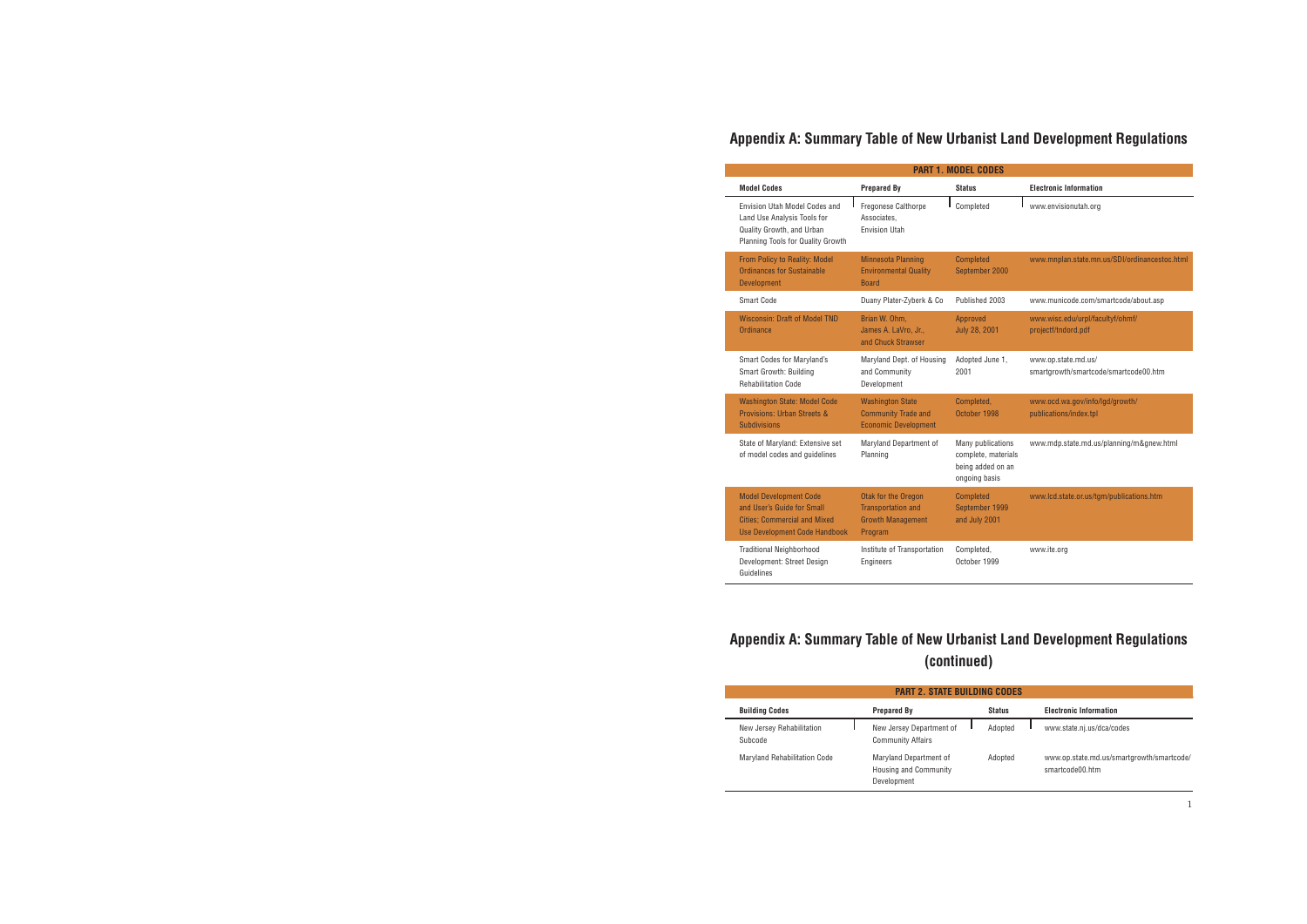| <b>PART 3. LOCAL REGULATIONS</b>  |                                                                                                                                                       |                                                                                      |                                                                                                           |                                 |                                                                                                                                                                                                                                                                                     |                                                             |                                                                                        |                                                                    |
|-----------------------------------|-------------------------------------------------------------------------------------------------------------------------------------------------------|--------------------------------------------------------------------------------------|-----------------------------------------------------------------------------------------------------------|---------------------------------|-------------------------------------------------------------------------------------------------------------------------------------------------------------------------------------------------------------------------------------------------------------------------------------|-------------------------------------------------------------|----------------------------------------------------------------------------------------|--------------------------------------------------------------------|
| <b>Local Government</b>           | Title                                                                                                                                                 | <b>Prepared By</b>                                                                   | <b>Electronic Contact</b>                                                                                 | Status as<br>of 5/15/04         | <b>Capsule Description</b>                                                                                                                                                                                                                                                          | <b>Condition</b>                                            | Area(s) Covered                                                                        | <b>Application of</b><br><b>New Urbanist</b><br><b>Regulations</b> |
| Arlington, Virginia               | Columbia Pike Special<br><b>Revitlization District</b><br>Form-Based Code (CP-FBC);<br>Section 20 of the Arlingrton<br><b>County Zoning Oridnance</b> | Geoffrey Ferrelll Asociates;<br>Dover Kohl & Partners:<br>and Arlington County staff | www.co.Arlington.va.us/forums/<br>columbia/current;<br>www.columbiapikepartnership.com                    | <b>Adopted February</b><br>2003 | Directs mixed-use, pedestrian- and<br>transit-oriented redevelopment of an<br>urban corridor through a form-based code<br>using regulating plan, building envelope<br>standards, and architectural standards.                                                                       | Infill, redevelopment                                       | 3.5-mile corridor.<br>designated revitalization<br>district                            | Parallel                                                           |
| Atlanta, Georgia                  | <b>Quality of Life Zoning Districts</b>                                                                                                               | <b>City Staff</b>                                                                    | http://apps.atlantaga.gov/citydir/DPCD/<br>Bureau_of_Planning/BOP/Zoning/<br>Web_Pgs/zoning_districts.htm | Adopted                         | Four new zoning districts: neighborhood<br>commercial, live-work, mixed residential<br>commercial, and multifamily commercial.<br>The provisions for these districts address<br>the relationship of the building to the<br>pedestrian realm, parking, and other<br>street elements. | Infill; Reuse                                               | Rezonings to occur following<br>collaborative process<br>between city and stakeholders | Mandatory,<br>following<br>mapping of<br>districts                 |
| Austin, Texas                     | <b>Traditional Neighborhood District</b><br>(TND) Ordinance (Austin Code of<br>Ordinances, Vol. II, Chapter 25-3)<br>and Criteria Manual              | <b>City Staff</b>                                                                    | www.ci.austin.tx.us/development/<br>Idc1.htm:<br>www.review.ci.austin.tx.us/tnd/<br>defaulttnd.html       | Adopted 1997                    | Creates a traditional neighborhood<br>development (TND) district and an<br>administrative process that may be<br>requested by landowners or developers                                                                                                                              | Greenfield (areas from<br>40 to 250 acres)                  | Whole jurisdiction.<br>Mapped at request<br>of applicant                               | Parallel                                                           |
| Belmont,<br><b>North Carolina</b> | <b>Traditional Neighborhood District</b><br><b>Ordinance (City of Belmont</b><br>Regulating Ordinance, chapter 4-11)                                  | Duany Plater Zyberk with<br><b>City Staff</b>                                        | www.belmont.nc.us                                                                                         | Adopted<br>August 1995          | Public, civic, and shopfront<br>design standards and provisions                                                                                                                                                                                                                     | Greenfield (areas<br>from 40 to 200 acres)                  | Traditional neighborhood<br>development (TND) districts                                | Mandatory                                                          |
| Burnsville, Minnesota             | Heart of the City District (Burnsville<br>City Ordinance, Chapter 22-B)<br>and Design Framework Manual                                                | Dahlgren, Shardlow, and<br>Uban Inc.; citizen steering<br>committee; and city staff. | http:www.burnsville.org/government/<br>plan/ord/specialuses.htm                                           | Adopted 1999                    | Establishes certain street types for the<br>purpose of regulating building types,<br>land uses, and setbacks.                                                                                                                                                                       | Infill                                                      | Downtown                                                                               | Mandatory                                                          |
| Chattanooga, Tennessee            | North Shore Commercial/<br>Mixed-Use Zone (Ordinance<br>10717) and Commerical<br><b>District Design Guidelines</b>                                    | Chattanooga-Hamilton<br><b>County Regional</b><br><b>Planning Agency</b>             | www.chattanooga.gov; www.chcrpa.org<br>(online code not updated)                                          | Adopted<br>March 1998           | Design guidelines (primarily<br>oriented to improving streetscape<br>and public space design) to guide<br>the review of projects proposals.                                                                                                                                         | Infill                                                      | Area zoned in North<br><b>Shore Commercial/</b><br>Mixed-Use Zone                      | Mandatory                                                          |
| Chesapeake City, Maryland         | User's Manual and Design<br>Guidelines                                                                                                                | City Staff and Redman &<br>Johnson                                                   | www.chesapeakecity.com/towncoun.htm                                                                       | Adopted<br><b>June 1999</b>     | Zoning ordinance creates a traditional<br>neighborhood development (TND)<br>district and a floating TND district<br>for future implementation. Set of<br>design guidelines supplemental to<br>the design standards requirements.                                                    | Full range of conditions                                    | Whole jurisdiction                                                                     | Hybrid                                                             |
| Columbus, Ohio                    | <b>Traditional Neighborhood</b><br>Development (TND) Article                                                                                          | <b>City Staff and Duany</b><br>Plater-Zyberk                                         | www.columbusinfobase.org/eleclib/<br>elechome.htm                                                         | Adopted<br>May 2001             | Creates four traditional neighborhood<br>development (TND) districts and an<br>administrative process that may be<br>requested by landowners or developers                                                                                                                          | Full range of conditions<br>(areas of two<br>acres or more) | Whole jurisdiction.<br>Mapped at request of<br>applicant                               | Parallel                                                           |

(Continued on the next page)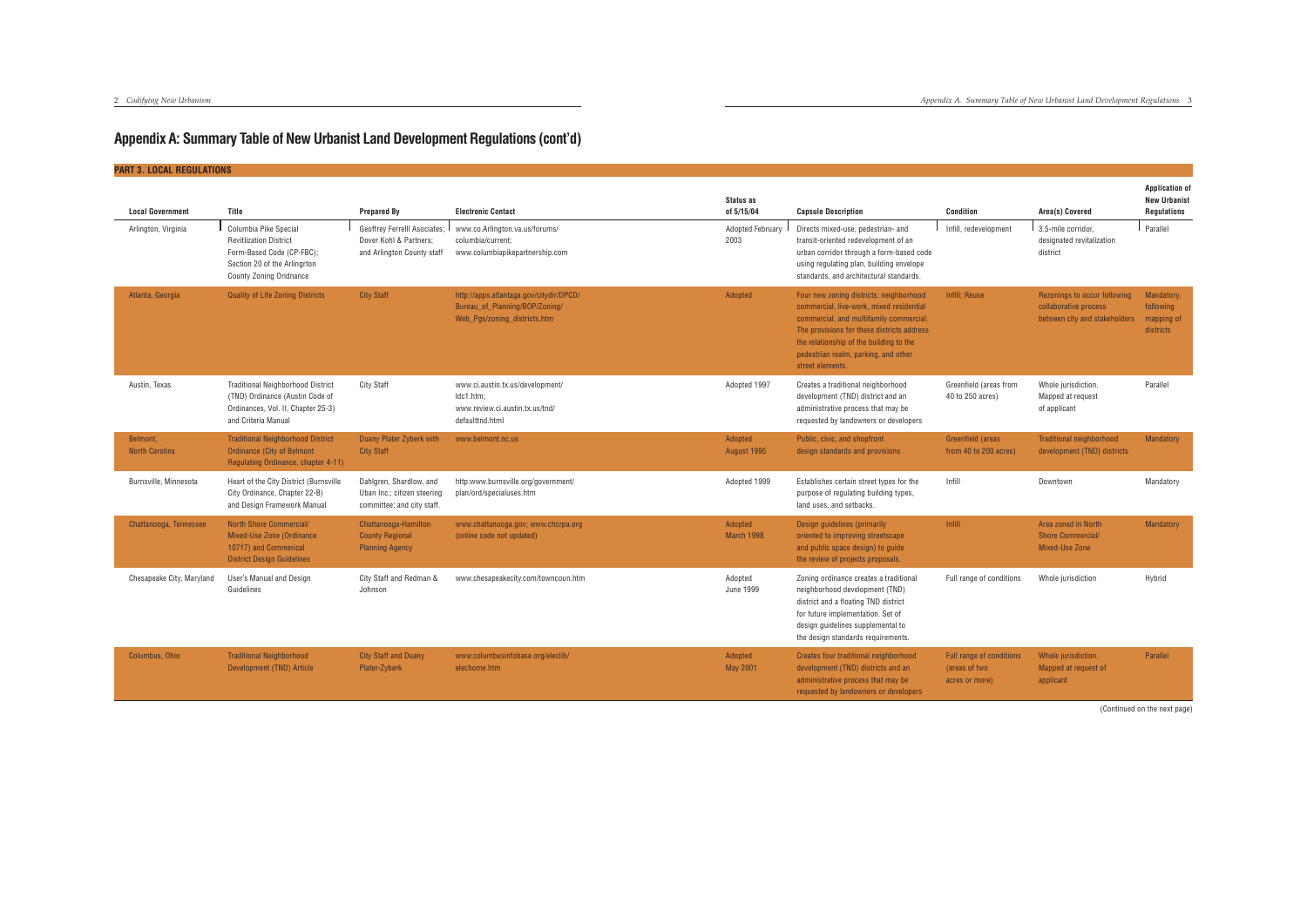#### **PART 3. LOCAL REGULATIONS**

| <b>Local Government</b>         | Title                                                                                                                                             | <b>Prepared By</b>                                 | <b>Electronic Contact</b>                                  | Status as<br>of 5/15/04                      | <b>Capsule Description</b>                                                                                                                                                                                                                                          | <b>Condition</b>                                                         | Area(s) Covered                                                                                                  | <b>Application of</b><br><b>New Urbanist</b><br><b>Regulations</b> |
|---------------------------------|---------------------------------------------------------------------------------------------------------------------------------------------------|----------------------------------------------------|------------------------------------------------------------|----------------------------------------------|---------------------------------------------------------------------------------------------------------------------------------------------------------------------------------------------------------------------------------------------------------------------|--------------------------------------------------------------------------|------------------------------------------------------------------------------------------------------------------|--------------------------------------------------------------------|
| <b>Concord, North Carolina</b>  | <b>Unified Development</b><br>Ordinance                                                                                                           | <b>Freilich Leitner &amp; Carlisle</b>             | http:www.ci.concord.nc.us/udo/                             | Adopted<br>March 2001                        | Creates two traditional neighborhood<br>development (TND) districts<br>(county-coordinated) that may be<br>requested by landowners or developers,<br>as well as creating a transit-oriented<br>development (TOD) district                                           | Full range of conditions<br>(no minimum area for<br>TND-infill district) | Whole jurisdiction. TND<br>mapped at request of<br>applicant; TOD<br>surrounding identified<br>transit stations. | Hybrid                                                             |
| Cornelius, North<br>Carolina    | <b>Land Development Code</b>                                                                                                                      | <b>City Staff</b>                                  | www.cornelius.org                                          | Adopted<br>October 1996                      | Full New Urbanist code<br>replaced conventional zoning                                                                                                                                                                                                              | Full range of conditions                                                 | Whole jurisdiction                                                                                               | Mandatory                                                          |
| Davidson, North Carolina        | <b>Planning Ordinance Overlay</b>                                                                                                                 | <b>Town Staff and The</b><br><b>Lawrence Group</b> | www.ci.davidson.nc.us                                      | Adopted<br><b>June 2001</b>                  | Citywide ordinance focused on restoring<br>traditional development patterns                                                                                                                                                                                         | Full range of conditions                                                 | Whole jurisdiction                                                                                               | Mandatory                                                          |
| Fort Collins, Colorado          | Fort Collins Land Use Code                                                                                                                        | <b>City Staff</b>                                  | www.colorado.com/ftcollins/landuse/<br>article1.htm        | Adopted June 2001                            | Conventionally formatted citywide<br>ordinance including mixed-use<br>neighborhood districts with provisions<br>requiring minimum densities, some<br>mix of housing types, and other<br>New Urbanist features.                                                      | Full range of conditions                                                 | Whole jurisdiction                                                                                               | Mandatory                                                          |
| 1. Gainesville, Florida         | <b>Land Development Code: Traditional</b><br><b>Neighborhood Development</b><br>(Article VII, Division V)                                         | <b>City Staff</b>                                  | user.gru.net/domz/tnd.htm                                  | Adopted June 1999                            | Creates a taditional neighborhood<br>development (TND) district and an<br>administrative process that may be<br>requested by landowners or developers                                                                                                               | Greenfield or major infill<br>(areas from 16 to<br>200 acres)            | Whole Jurisdiction.<br>Mapped at request of<br>applicant                                                         | Parallel                                                           |
| 2. Gainesville, Florida         | Land Development Code: Traditional<br>City Overlay District and Traditional<br>City Area Minimum Development<br>Standards (Appendix A, Section 4) | <b>City Staff</b>                                  | fws.municode.com                                           | Adopted June 1998                            | Overlay code works in combination with<br>underlying area zoning: the underlying<br>districts remain in effect and are further<br>regulated by the Traditional City standards                                                                                       | Infill                                                                   | <b>Traditional City overlay</b><br>district                                                                      | Mandatory                                                          |
| Gresham, Oregon                 | <b>Community Development Code:</b><br><b>Land Use Districts and Plan</b><br><b>Districts</b>                                                      | <b>City Staff</b>                                  | www.ci.gresham.or.us/departments/<br>cedd/dp/code.htm      | Adopted May 2001                             | The whole code is transit, mixed-use, and<br>pedestrian oriented. It contains several sets<br>of provisions that implement these objectives<br>regarding the specific characteristics of<br>each type of zone and subzone.                                          | Full range of conditions                                                 | Whole jurisdiction                                                                                               | Mandatory                                                          |
| Hercules, California            | Regulating Code for the Central<br>Hercules Plan                                                                                                  | Dover-Kohl & Partners                              | www.ci.hercules.ca.us;<br>www.hercules-plan.org            | Adopted July 2001                            | Coding of building types corresponds<br>with street type                                                                                                                                                                                                            | Major reuse site                                                         | 425 waterfront acres                                                                                             | Mandatory for<br>most subareas,<br>parallel for one                |
| Hillsboro, Oregon               | <b>Zoning Ordinance: Vol II Station</b><br><b>Community Planning Areas</b>                                                                        | <b>City Staff</b>                                  | www.ci.hillsboro.or.us/<br>Planning_Department/Default.asp | Adopted and<br>Amended,<br><b>April 1997</b> | Regulation establishes 14 zoning districts<br>for areas surrounding transit stations,<br>distinguished by differences in emphasis<br>on primary uses and intensity of development.<br>Each of these, however, share a number<br>of design and development standards | <b>Full range of conditions</b>                                          | Areas surrounding<br>transit stations                                                                            | <b>Mandatory</b>                                                   |
| Hillsborough County,<br>Florida | Land Development Code: Article 5,<br>Development Options                                                                                          | Freilich, Leitner & Carlisle<br>and County Staff   | www.hillsboroughcounty.org/pgm/<br>home.html               | Updated<br>January 31, 2001                  | Community design regulations including<br>traditional neighborhood development (TND),<br>transit-oriented development (TOD), and<br>pedestrian-oriented development incorporated<br>in the community development code                                               | Greenfield and<br>suburban retrofit                                      | Whole jurisdiction                                                                                               | Optional                                                           |

(Continued on the next page)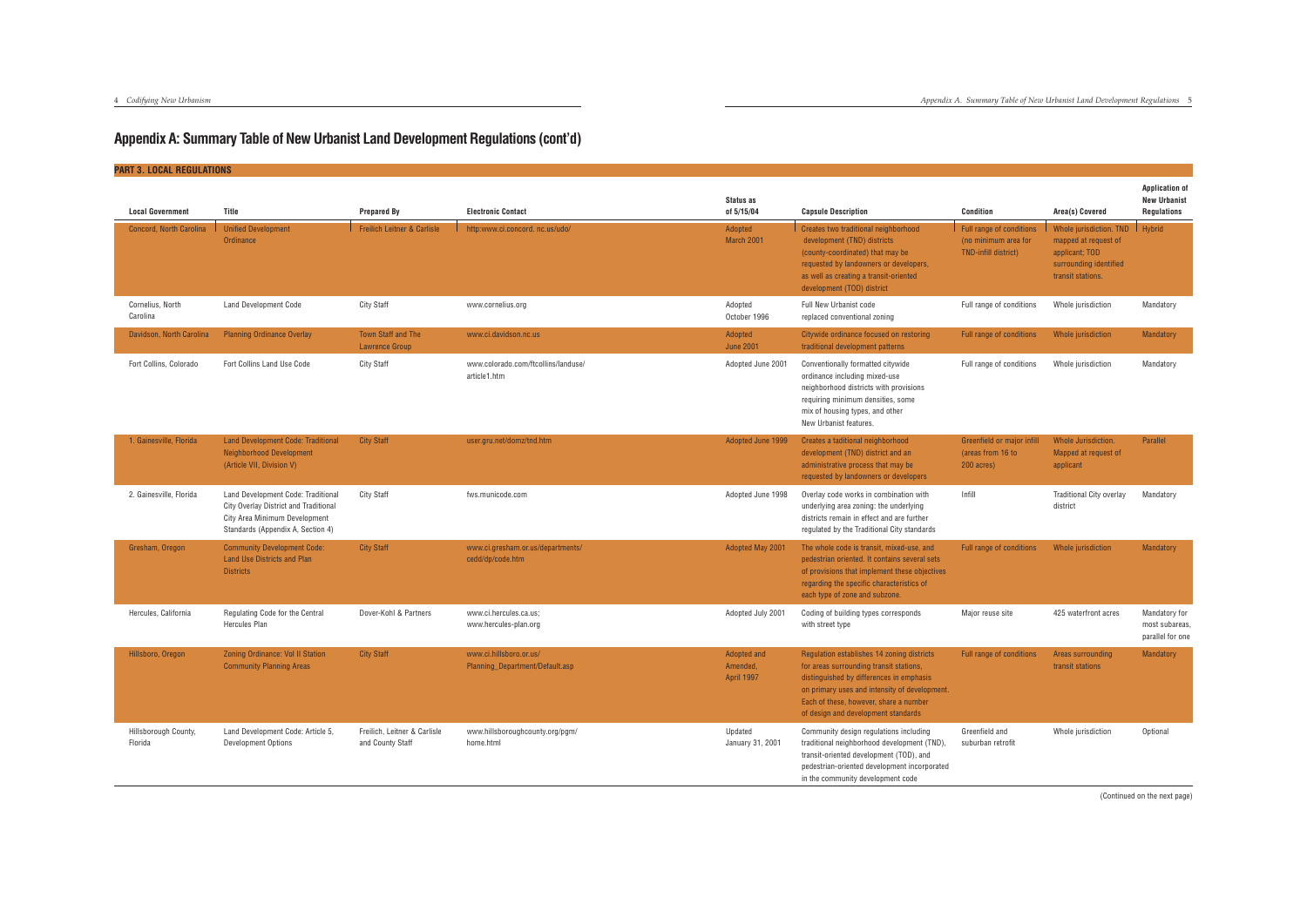| <b>PART 3. LOCAL REGULATIONS</b>                |                                                                                                                                                  |                                                                                     |                                                                  |                                                                                                                               |                                                                                                                                                                                                                                                                                                            |                                             |                                                                                                                |                                                                    |
|-------------------------------------------------|--------------------------------------------------------------------------------------------------------------------------------------------------|-------------------------------------------------------------------------------------|------------------------------------------------------------------|-------------------------------------------------------------------------------------------------------------------------------|------------------------------------------------------------------------------------------------------------------------------------------------------------------------------------------------------------------------------------------------------------------------------------------------------------|---------------------------------------------|----------------------------------------------------------------------------------------------------------------|--------------------------------------------------------------------|
| <b>Local Government</b>                         | Title                                                                                                                                            | <b>Prepared By</b>                                                                  | <b>Electronic Contact</b>                                        | Status as<br>of 5/15/04                                                                                                       | <b>Capsule Description</b>                                                                                                                                                                                                                                                                                 | <b>Condition</b>                            | Area(s) Covered                                                                                                | <b>Application of</b><br><b>New Urbanist</b><br><b>Regulations</b> |
| Huntersville, North<br>Carolina                 | <b>Zoning Ordinance</b>                                                                                                                          | <b>Town Staff</b>                                                                   | www.huntersville.org/planning/<br>ordinances.htm                 | Adopted<br>November 19, 1996                                                                                                  | Full New Urbanist code replaced<br>conventional zoning                                                                                                                                                                                                                                                     | Infill and urban<br>expansion               | <i>Vhole jurisdiction</i>                                                                                      | Hybrid                                                             |
| Jupiter, Florida                                | <b>Mixed Used Development</b><br>(MXD) Ordinance                                                                                                 | Duany Plater-Zyberk with<br>input and approval given<br>by various city departments | http:www.jupiter.fl.us/P&Z/Files/mxd.pdf                         | Adopted 1995                                                                                                                  | Ordinance proposes planned unit<br>developments (PUDs) that<br>incorporate concepts of traditional<br>neighborhood developments (TNDs)                                                                                                                                                                     | Infill                                      | Whole Jurisdiction                                                                                             | Mandatory                                                          |
| <b>Louisville Metro</b><br>Government, Kentucky | Old Louisville/Limerick<br><b>Traditional Neighborhood</b><br><b>Zoning District Land</b><br><b>Development Code</b><br>including Form Districts | <b>Louisville Metro Staff</b><br>with Clarion Associates                            | www.loukymetro.org/Department/<br>PlanDesign/Idc.asp.            | <b>TNZD</b> adopted<br>November 2002;<br>form based code<br>adopted<br>August 2002 for<br><b>March 2003</b><br>implementation | Revised land development code for<br>all localities in Jefferson County<br>creating a two-tier code with zoning<br>and form districts working in tandem.<br>Design, sign, landscape, lighting<br>and other standards vary by form district.                                                                | Full range of<br>conditions                 | Louisville Metro area                                                                                          | Mandatory                                                          |
| 1. Miami-Dade County,<br>Florida                | <b>Traditional Neighborhood</b><br>Development Code                                                                                              | Duany Plater-Zyberk<br>and County Staff                                             | http:www.co.miami-dade.fl.us/planzone/                           | Adopted 1993                                                                                                                  | Traditional neighborhood development<br>(TND) standards provide a stronger<br>community through architecturally<br>contextual buildings and public spaces,<br>which also contain a mix of uses within<br>a higher-density district.                                                                        |                                             | Agricultural or other<br>low-density<br>residential zoning<br>districts                                        | Optional                                                           |
| 2. Miami-Dade County,<br>Florida                | <b>Kendall Downtown Urban</b><br>Center (KDUC)                                                                                                   | Dover-Kohl and Partners,<br>Duany Plater-Zyberk.<br><b>County Staff</b>             | http:www.co.miami-dade.fl.us/planzone/                           | Adopted<br>December 1999                                                                                                      | The new district replaces existing districts with<br>the goal of producing an urban area with an<br>intensity appropriate for a transit-oriented<br>district, an interconnected street network, good<br>public open spaces in specified locations, and<br>buildings that front on open spaces and streets. | Infill, reuse, and<br>intensification sites | <b>Kendall Downtown and</b><br>other smaller sites of<br>about 50 to 75 acres near<br>light rail transit stops | <b>Optional</b>                                                    |
| McKinney, Texas                                 | <b>McKinney Regional</b><br><b>Employment Center, Urban</b><br>Design Standards                                                                  | Gateway Planning Group<br>and Duany Plater-Zyberk                                   | www.mckinneytexas.org/newurbanism                                | Adopted<br>February 1, 2000                                                                                                   | Design standards organized and divided into<br>three overlay zoning categories, completed by<br>a set of standards applicable to the whole area.                                                                                                                                                           | Urban expansion                             | Regional employment<br>center                                                                                  | Mandatory                                                          |
| Monroe, Michigan                                | <b>TND Ordinance</b>                                                                                                                             | <b>Urban Design Associates</b><br>and City Staff                                    |                                                                  | Adopted 1999                                                                                                                  | Traditional neighborhood development (TND)<br>adopted as optional zoning district that can be<br>applied to areas currently zoned agricultural or<br>low-density residential, includes pattern book<br>defining architectural styles.                                                                      | Urban expansion.                            | Applied at option of<br>developer to greenfield<br>sites                                                       | Optional                                                           |
| 1. Orlando, Florida                             | <b>Traditional Neighborhood</b><br>Development Code                                                                                              | Duany Plater-Zyberk and<br>Coffey and McPherson                                     | www.cityoforlando.net/planning/deptpage/<br>curproj.htm          | Not adopted                                                                                                                   | Full optional New Urbanist code. Creates<br>three regional zoning categories: Rural<br>(to remain undevelopped), Urban<br>(mixed-use), and District (specialized<br>single-use). The Urban category is<br>subdivided in six specific zones ranging<br>in character from urban to rural.                    | Full range of<br>conditions                 | Whole jurisdiction.<br>Mapped at request<br>of applicant                                                       | Parallel                                                           |
| 2. Orlando, Florida                             | Southeast Orlando Sector<br><b>Plan Development Guidelines</b><br>and Standards (Chapter 68 of<br><b>City Land Development Code)</b>             | <b>Calthorpe Associates</b>                                                         | www.cityoforlando.net/planning/deptpage;<br>and fws.municode.com | Adopted<br>October 1999                                                                                                       | <b>Regulations implementing New</b><br>Urbanist plan for major urban<br>expansion area                                                                                                                                                                                                                     | Greenfield                                  | 19,300-acre urban<br>expansion area                                                                            | <b>Mandatory for</b><br>most area<br>properties                    |

(Continued on the next page)